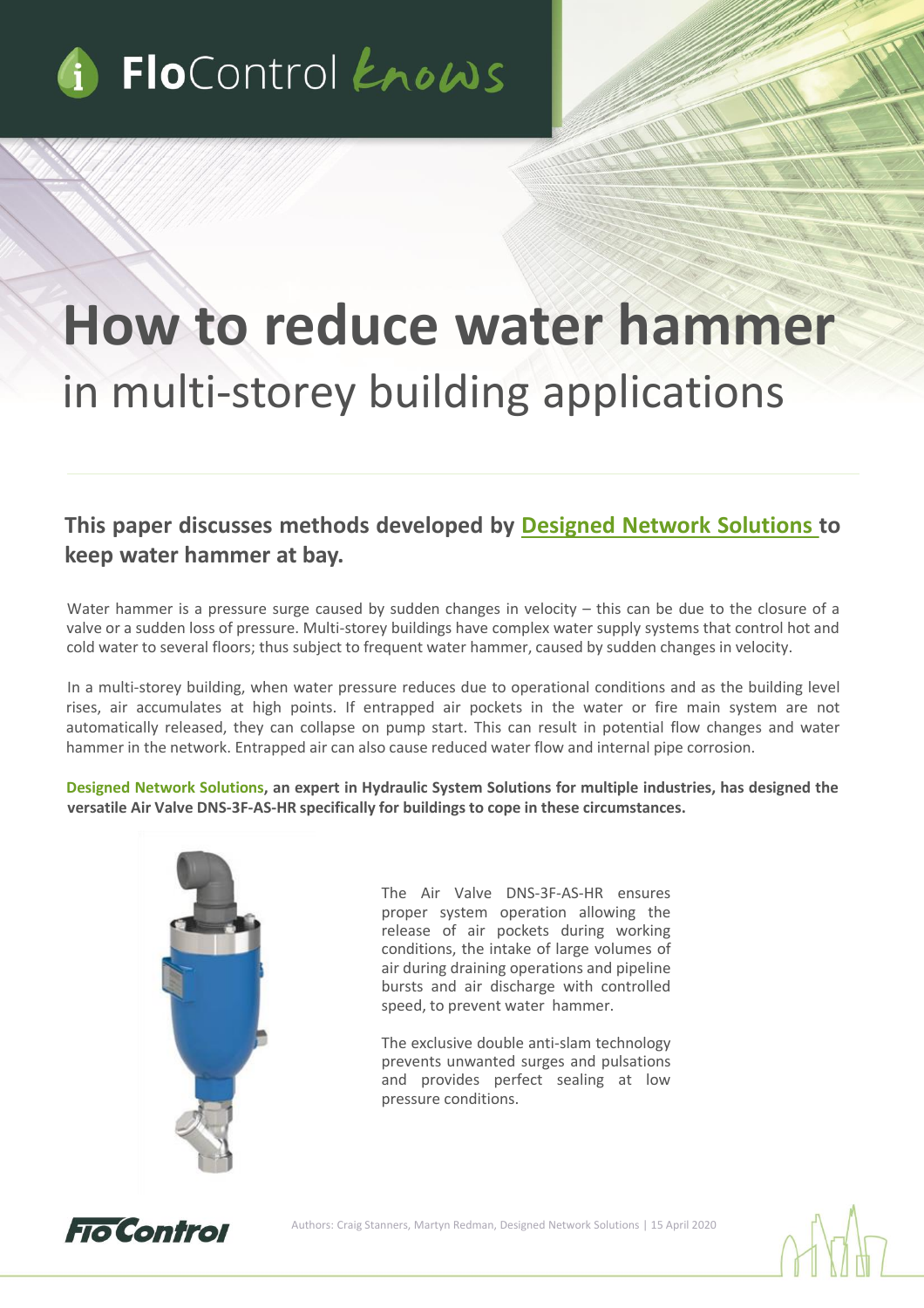

## **Operating Principle**



#### **Intake of large volumes of air**

During pipeline draining or pipe bursts it is necessary to bring in as much air as the quantity of outflowing water to avoid negative pressure and serious damages to the pipeline and the entire system.

#### **Controlled air discharge**

During the pipe filling it is necessary to avoid rapid closures, responsible for water hammer effects. The antishock feature of the DNS-3F-AS-HR will control the air outflow, thus reducing the velocity of the approaching water column. The risk of overpressure will therefore be minimised.

#### **Air release during working conditions**

During operation the air produced by the pipeline is accumulated in the upper part of the air valve. Little by little it is compressed and the pressure arrives to water pressure, therefore its volume increases pushing the water level downwards and allowing the air release through the nozzle.



Authors: Craig Stanners, Martyn Redman, Designed Network Solutions | 15 April 2020